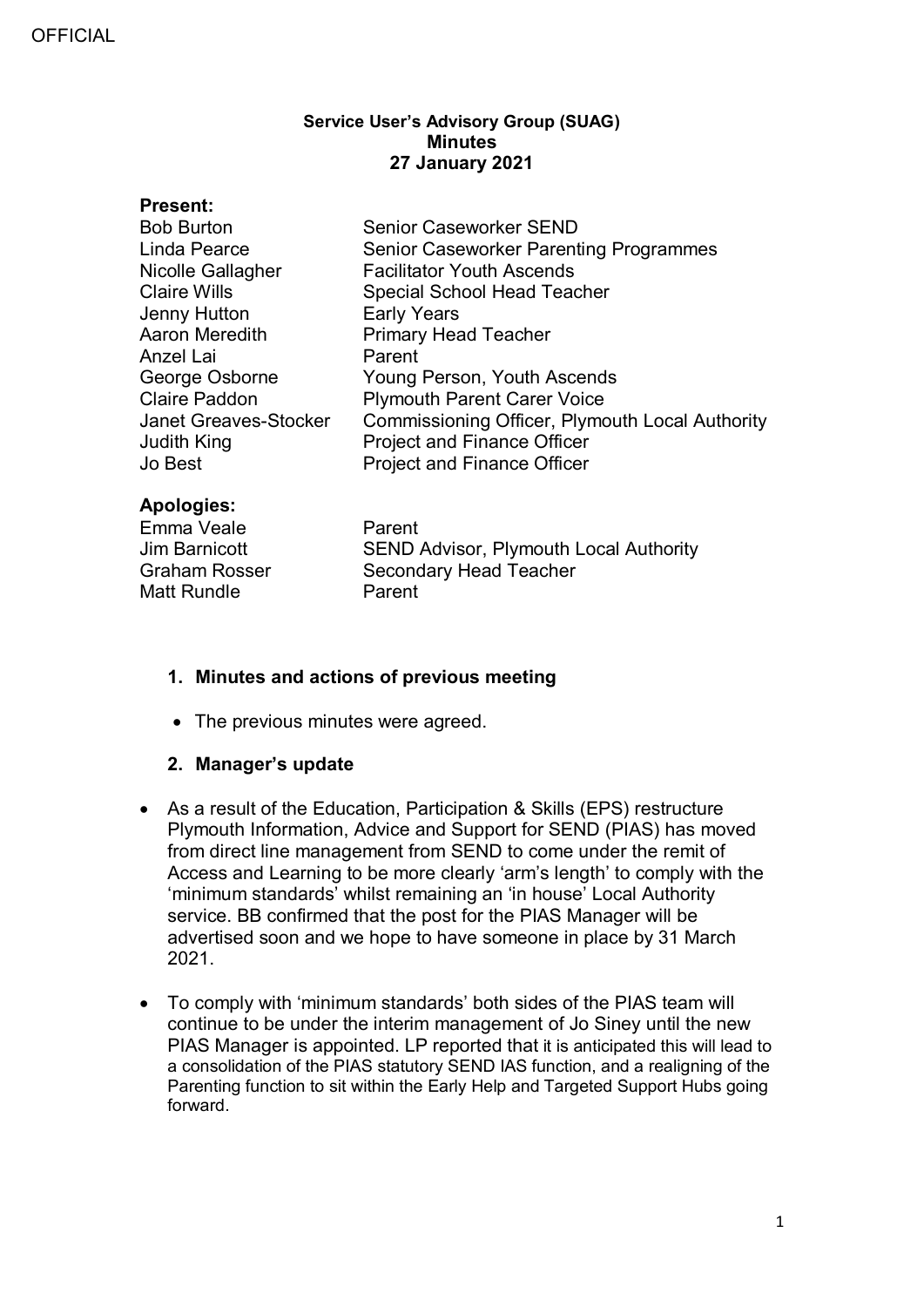### **3. Volunteers:**

- Six volunteers commenced their training at the beginning of November and four have managed to complete all of the IPSEA training which PIAS managed to obtain free. All six are very keen and have engaged well with training. Part of the funding for the Information, Advice & Support programme is that we put together a plan for moving forward next year and we are looking ahead to take on another four volunteers**.**
- PIAS have been able to ensure that all of the volunteers have had access to suitable IT equipment which has enabled them to fully participate in the training and the volunteer role. All have commenced the IPSEA legal training and aim to be ready to sit the Face to Face training in March 2021. Once the face to face training is completed they will be equipped to offer legal advice to service users, under the supervision of the senior caseworker.

#### **4. Information, Advice and Support Programme (IASP) funding Update:**

- The November monitoring report has been submitted. The Council for Disabled Children were happy with the report and the reasons why three of the tasks had been delayed was due to Covid 19. We will need to get the remaining tasks completed to ensure that the full funding is received. More on that in the next couple of months.
- We are not expecting any additional funding from the Council for Disabled Children.

### **5. Parenting Update:**

### • *Delivery overview*

 Following on from the update provided for the September meeting, the parenting team have completed both a full length Incredible Years (IY) Basic 3-6 programme pilot in partnership with Barnardos Plymouth, and an IY Autism Spectrum/Speech & Language Delay 2-5 programme pilot in partnership with Action for Children Devon. The team have also completed the series of five 7 week taster IY programmes, to offer as many families as possible virtual support over the Autumn Term. The team received training on Microsoft Teams and took part in a webinar from Caroline Webster-Stratton from Incredible Years which gave us the confidence to run groups virtually.

• Of the 63 parent/carers allocated to a virtual course, 23 took up the offer, with an 84% retention rate evidenced. This has been very encouraging for the parenting team in their inaugural virtual group delivery.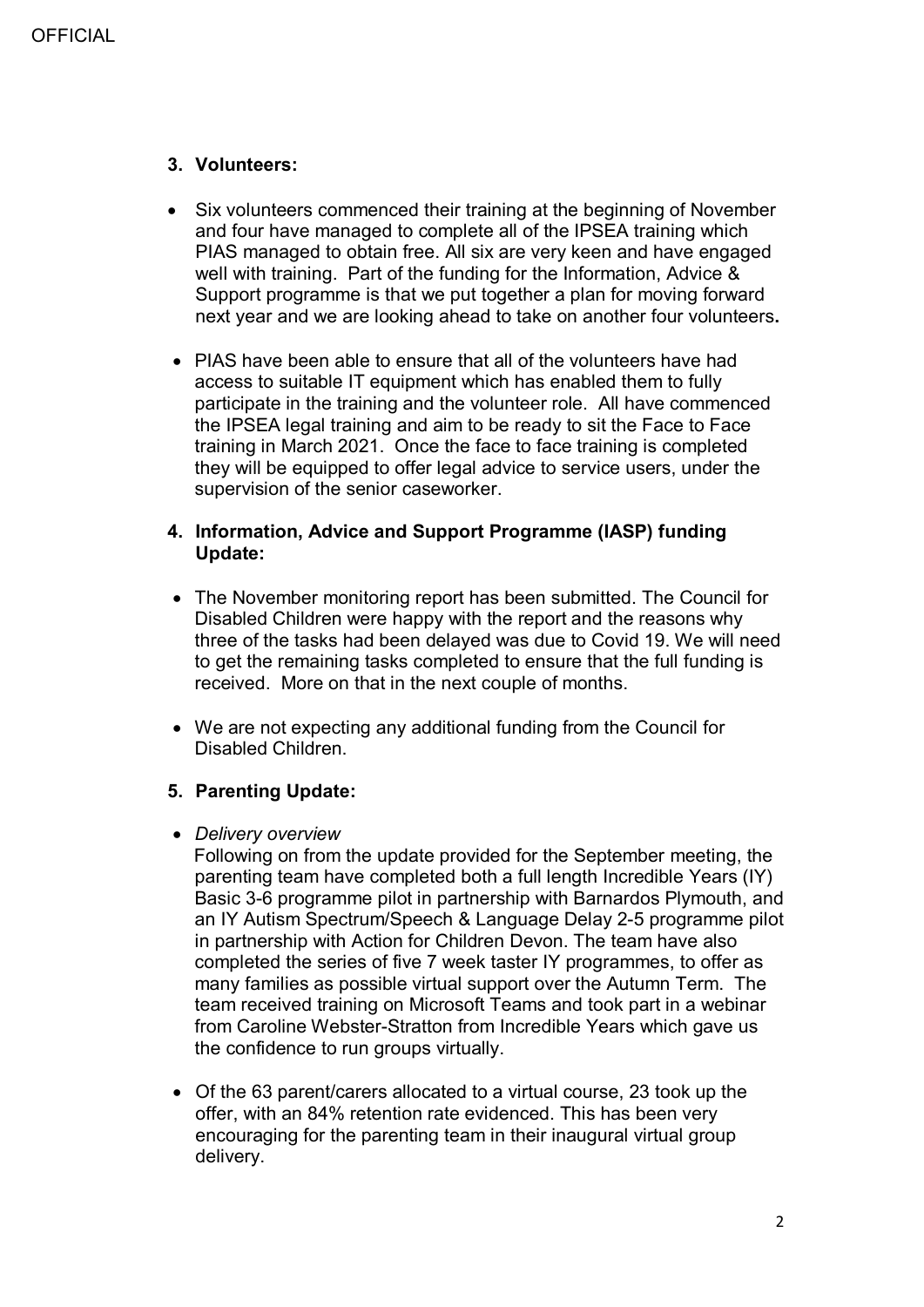- From October 2020, a full length SPOKES programme has been completed virtually with Virtual School carers, and a further five full length IY programmes have started, with another about to start in partnership with Barnardos. A SPOKES programme has been planned with Beechwood School families but has now been delayed due to the national lockdown. At this point a further 104 parent/carers have been allocated to a virtual programme, with 41 taking up the offer of a place. These courses are either ongoing or about to start.
- JB reported on the fantastic feedback received from our SPOKES online courses and we now have another seven schools on our waiting list who wish to go ahead with an online SPOKES programme. LP stated that the demand is there but we are a very small team.
- LP reported we have received positive feedback from parents regarding the online forms we have used for the IY Virtual programmes. If anyone wants to see them, LP can share.
- The team haven't been able as yet to run a Strengthening Family programme due to the three part nature of the programme and the challenges young people would face having a group separate from parents whilst at home with parents. To provide support for families waiting for it to be safe to run the Strengthening Families tri-partite programme we have delivered a 7 week IY School Age course aimed at parent/carers of 10-12 year olds and are about to start another. These families will then be offered Strengthening Families as soon as guidance allows.

• *Education Psychology Assistants (EPAs)* We are excited to have the four new EPAs with us for part of their placement time with the Educational Psychology Service. As well as being a valuable training experience for them, they have already added significant capacity and value to the work of the parenting team. LP reported that they have all been 'a godsend', it wouldn't be possible to deliver what we are delivering without their support.

CW asked if PIAS have advertised this year for Educational Psychology students on the website. LP confirmed that the EP service are keen to give the students a broad experience and part of their time is on placement with us working with our families. CW stated that anyone can advertise offering placements for EP students in a field that's relevant, she has information on this for anyone who's interested.

• *Returning to face to face group delivery (Covid permitting)* Discussion with Barnardos regarding a possible pilot Covid risk assessed small group IY co-delivery has now been put on hold in line with National and Local guidance based on the increased level of local infection risk and duty of care to staff and families. This will continue to be reviewed.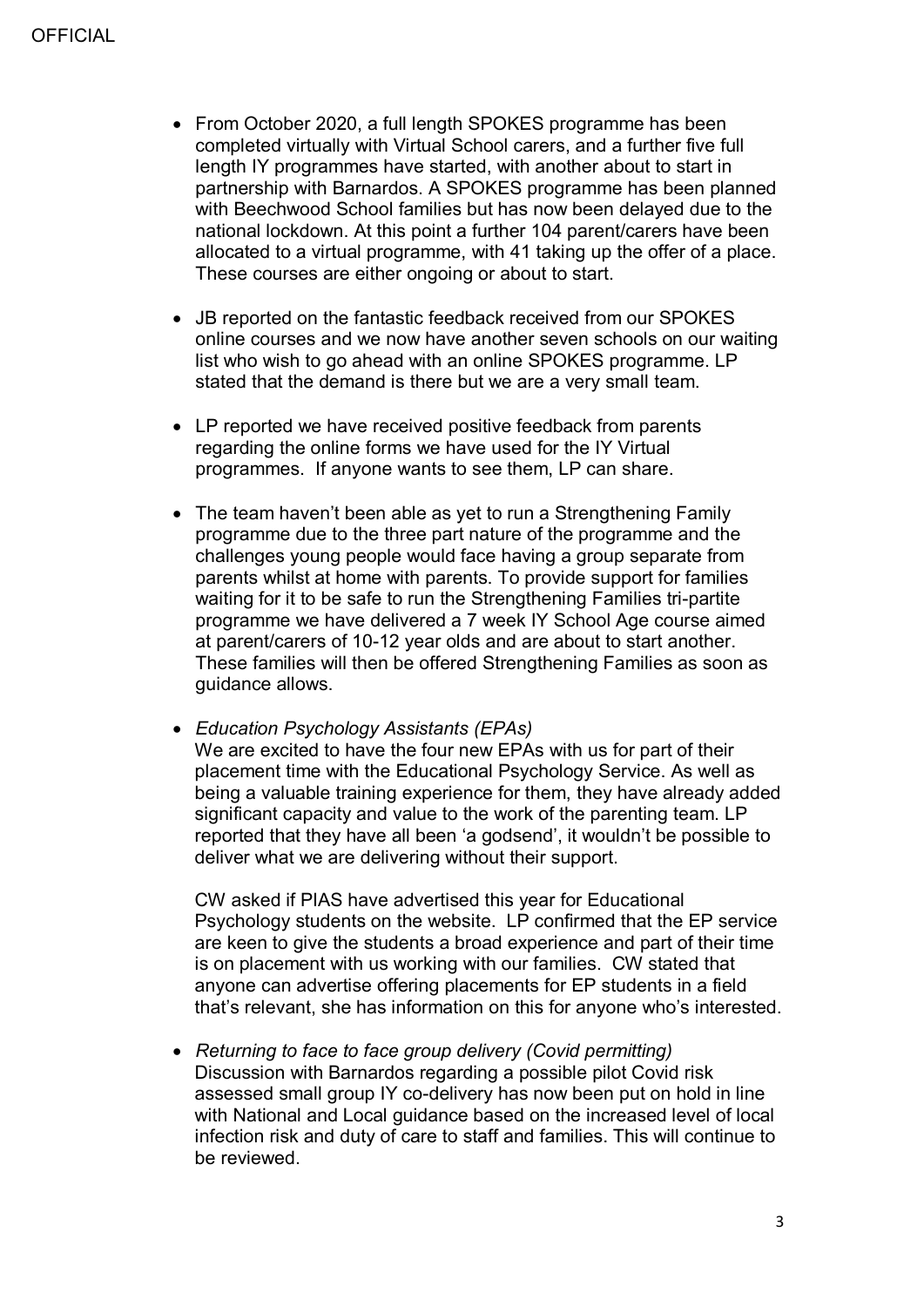# • *Covid-19 Parenting Help Line*

 As part of our response to the pandemic, the PIAS parenting team have been supporting the case work team and responding to calls from parent/carers by providing additional phone support around strategies for managing being in lockdown with children, often with special needs. Where significant concerns have been identified, and with parental consent enquiry details have been sent through to the Educational Psychology and Communication Interaction teams via Dr Alan Ebbens, for specialist phone support. (See Annual Report 2019-2020) JK stated that she has received quite a few enquiries from parents of different age groups who are distraught at the moment who have welcomed a 1:1 support call. It was mentioned that the reason why only 41 of 104 took up a place on a parenting course was that these figures were from a backlog list from the Covid year and also some parents were not able to engage as they now have their children at home.

# **6. Youth Ascends update**

- Since the last SUAG Youth Ascends had two meeting before the summer term ended.
- Young people continued to have quizzes on Microsoft Team and spoke about how they are feeling with the pandemic.
- Young people produced a Covid-19 questionnaire and it has been sent out to young people of Plymouth to find out how they have been coping during lockdown.
- Young people have been asked to produce another questionnaire around the transition back into education during this time – this is ongoing
- Having sessions virtually has been difficult for our young people for example feeling they aren't getting the full experience from the group – missing that face to face contact – not being able to speak about things or issues if an adult was present or in the next room
- GO reported that they had a meeting last Thursday with Barnados which was exciting.
- GO and NG have discussed the possibility of some of the group assisting those that want jobs working with young people.
- NG reported that the young people have been involved in the 10 Wishes Project which will be launched mid March. The 10 Wishes Project is what young people would like from professionals when they attend a meeting and how they engage with them.
- The Celebration event, which was due to go ahead this March, has had to be postponed for another year due to the extension of lockdown.
- NG stated that the online meetings have started again and are proving more successful this time, a lot of young people are now used to being online.

# **7. Annual Report**

A discussion took place on the in-depth Annual Report.